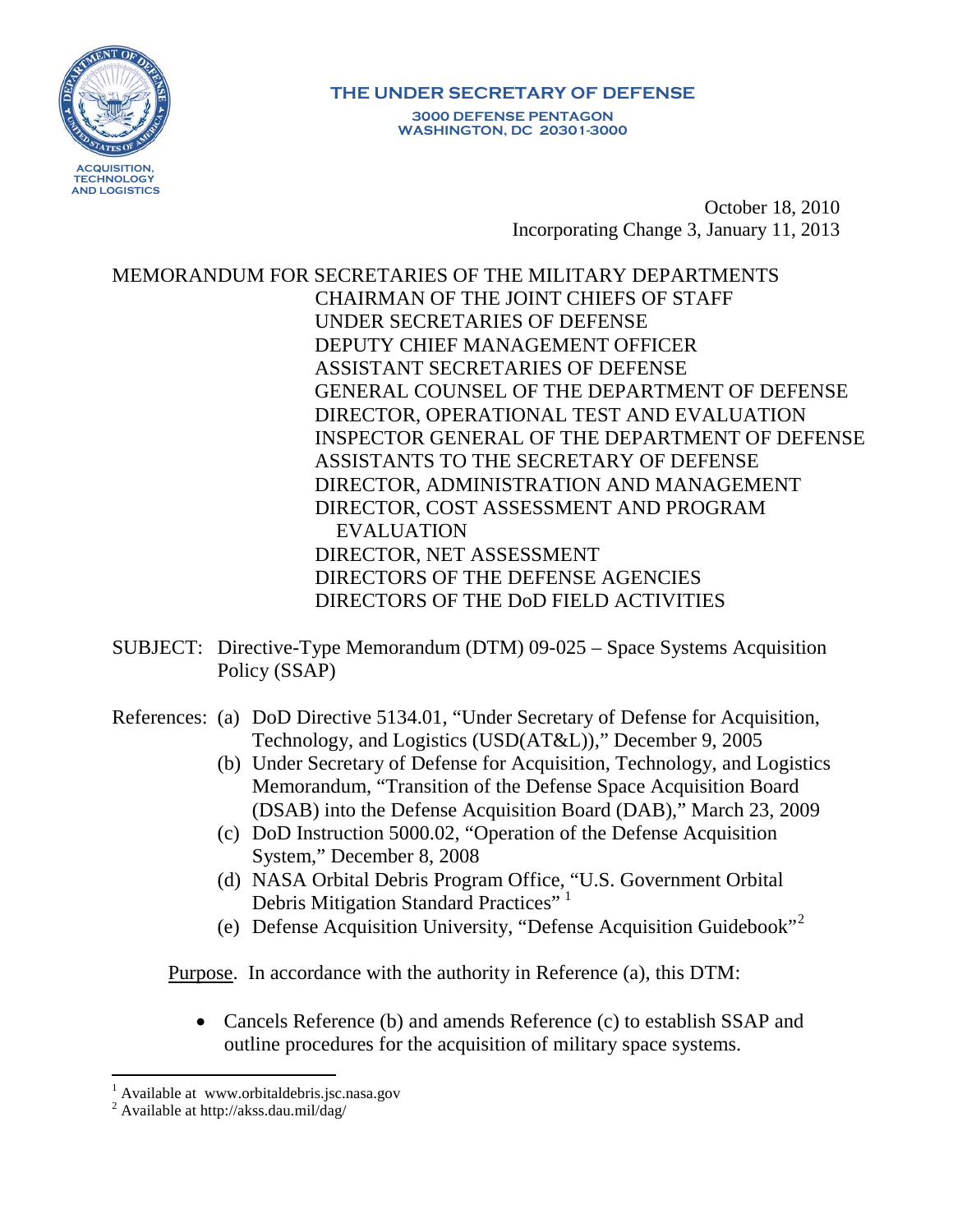• Is effective immediately; it shall be incorporated into DoD Instruction 5000.02 (Reference (c)). This DTM shall expire effective August 1, 2013*.*

Applicability. This DTM applies to OSD, the Military Departments, the Office of the Chairman of the Joint Chiefs of Staff and the Joint Staff, the Combatant Commands, the Office of the Inspector General of the Department of Defense, the Defense Agencies, the DoD Field Activities, and all other organizational entities within the Department of Defense (hereafter referred to collectively as the "DoD Components").

Definition. An "independent program assessment (IPA)" is an independent, comprehensive, and systematic review of major space system managerial and technical progress. IPAs are designed to identify program cost, schedule, and performance risks; formulate risk mitigation plans; and provide feedback both to the program manager and the Milestone Decision Authority (MDA).

Policy. It is DoD policy that the review, approval, and oversight of the planning, design, acquisition, deployment, operations, maintenance, and modernization of military space systems shall be conducted in accordance with Reference (c) as amended by this DTM.

Procedures. See Attachment.

Releasability. UNLIMITED. This DTM is approved for public release and is available on the DoD Issuances Website at http://www.dtic.mil/whs/directives.

Ashton B. Carter Under Secretary of Defense for Acquisition, Technology, and Logistics

Attachment: As stated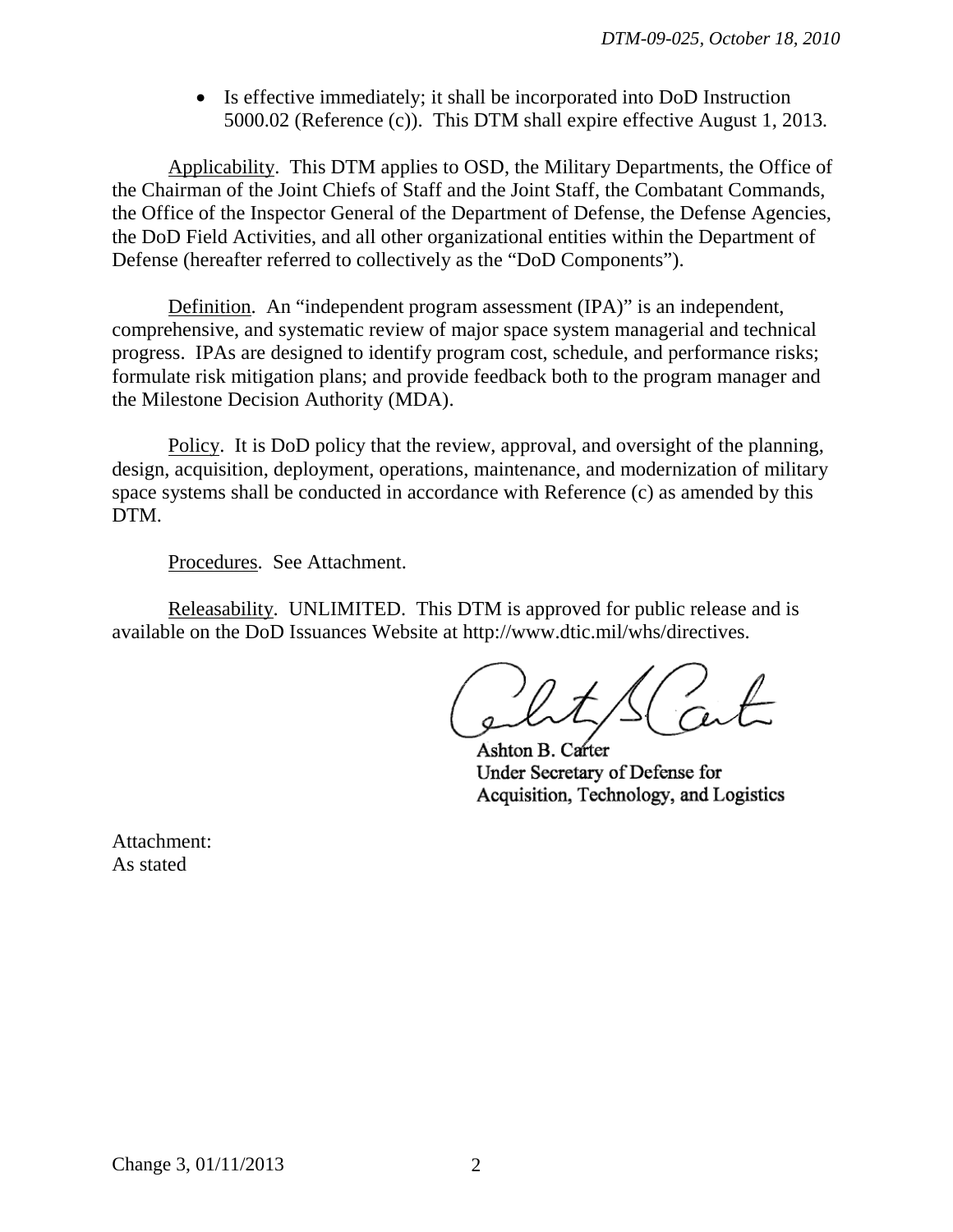## ATTACHMENT

### SPACE SYSTEMS ACQUISITION PROCEDURES

#### 1. TECHNOLOGY DEVELOPMENT PHASE

a. Technology Development Strategy (TDS) - Additional Considerations. In addition to the requirements in subparagraph 5.c.(7) of Enclosure 2 of Reference (c), the TDS for space systems shall detail the acquisition strategy and contracting approach to be employed for the development of pertinent technologies for each phase of the program lifecycle.

b. Systems Engineering Plan (SEP) - Additional Considerations. In addition to the requirements in subparagraph 5.d.(5) of Enclosure 2 of Reference (c), the SEP for space systems shall:

(1) Emphasize the space system's integration with other existing and approved future architectures and capabilities.

(2) Include mission assurance (MA) planning. MA is a description of those activities undertaken to ensure that space systems operate properly once launched into orbit, since retrieval for repair is impractical.

c. System Design Review (SDR). During the technology development phase, space system Program Managers shall conduct an SDR to ensure that the system's functional baseline is established and that the system has a reasonable expectation of satisfying the requirement of the initial capabilities document (ICD) within the currently allocated budget and schedule. It completes the process of defining the items or elements below system level. This review accesses the decomposition of the system specification to system functional specifications. The SDR determines whether the system's functional definition is fully decomposed and that the program is prepared to begin preliminary design.

d. Post-System Design Review Assessment (P-SDRA). The MDA shall conduct a formal program assessment following the SDR for space systems. The SDR provides an opportunity to assess satisfaction of user needs through functional decomposition and traceability of requirements from the ICD to the contractor's functional baseline and system specification. An IPA shall be provided to support the P-SDRA.

(1) Space system program managers shall provide a post-SDR report to the MDA reflecting an overall assessment of design maturity and a summary of the system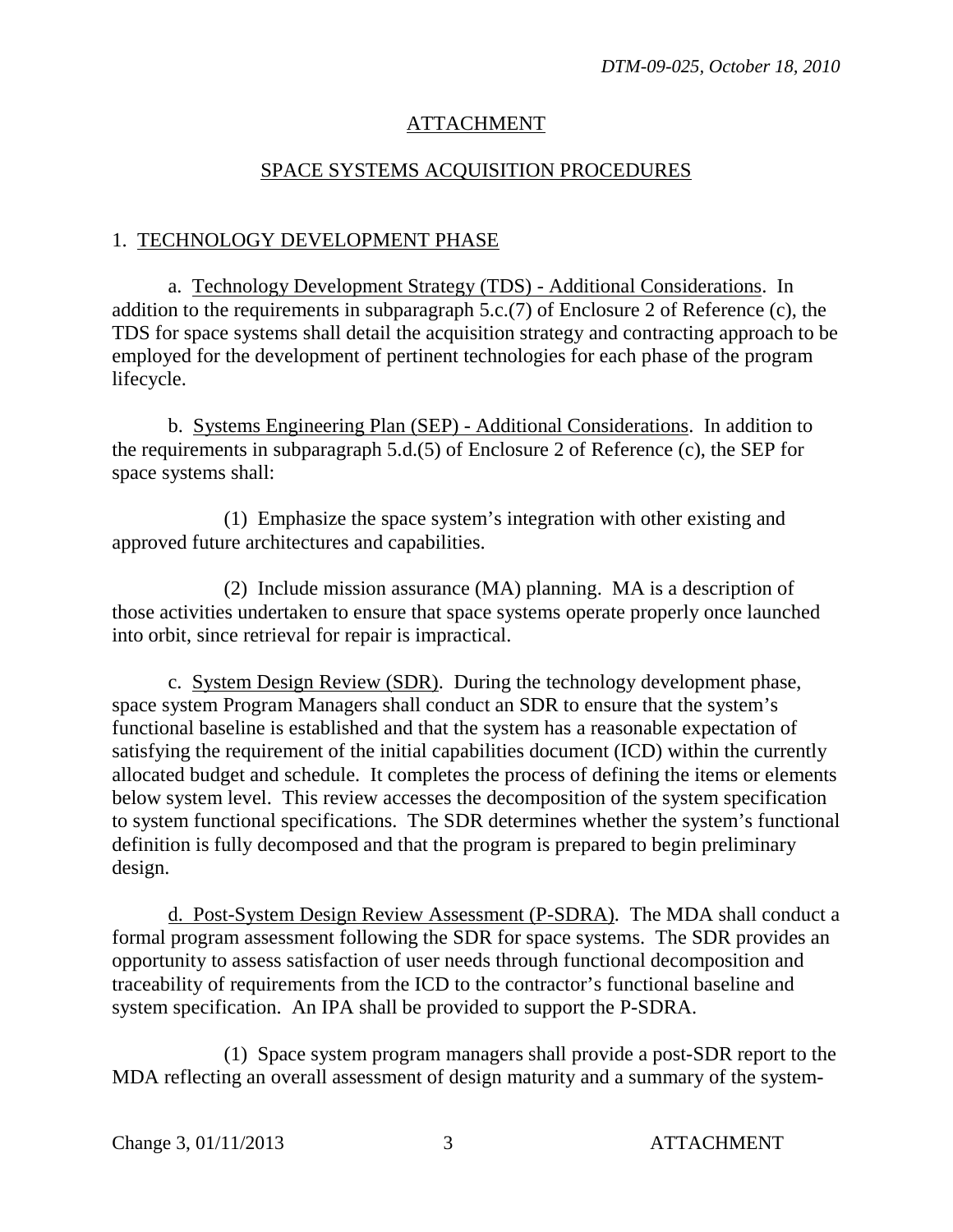level SDR results. The post-SDR report shall include an independent vulnerability assessment and an orbital debris mitigation risk report. The orbital debris mitigation risk report will include an assessment of debris generation risk during launch, on-orbit operations, and end-of-life disposal, and shall assess compliance with the U.S. Government Orbital Debris Mitigation Standard Practices (Reference (d)).

(2) The MDA shall review the post-SDR report and the program manager's resolution and/or mitigation plans, and determine whether additional action is necessary to achieve technology development phase objectives and satisfy the capability need specified in the ICD. The results of the MDA's post-SDR assessment shall be documented in an Acquisition Decision Memorandum and include the MDA's determination to proceed with technology development.

(3) Additional guidance and expectations will be provided in the Defense Acquisition Guidebook (Reference (e)).

2. ENGINEERING, MANUFACTURING, AND DEVELOPMENT (EMD) PHASE. In addition to the requirements in paragraph 6.d. of Enclosure 2 of Reference (c), the EMD phase for space programs, Milestone B shall normally include authorization for procurement of the long-lead items necessary for the authorized number of initial production articles.

# 3. PRODUCTION AND DEPLOYMENT PHASE

a. Entrance Criteria. In lieu of the requirements stated in paragraph 7.b. of Enclosure 2 of Reference (c) to have acceptable performance in developmental test and evaluation and operational assessment; and no significant manufacturing risks, space systems shall be required to have acceptable performance in developmental test activities and acceptable manufacturing risks.

b. Phase Description. Milestone C for space systems shall be described as the initial production review and shall be conducted as soon as feasible after the program critical design review (CDR). Milestone C for space systems authorizes those acquisition-related activities associated with fabrication, integrated test and evaluation, to include both developmental and operational test and evaluation, deployment (e.g., launch), and support of a new space system. At Milestone C the MDA shall review the post-CDR report, determine whether additional action is necessary to satisfy EMD phase exit criteria, address and resolve compliance issues with Reference (d), and approve entry into the production and deployment phase for the initial number of production articles. Approval of subsequent article production will be authorized by the MDA following a